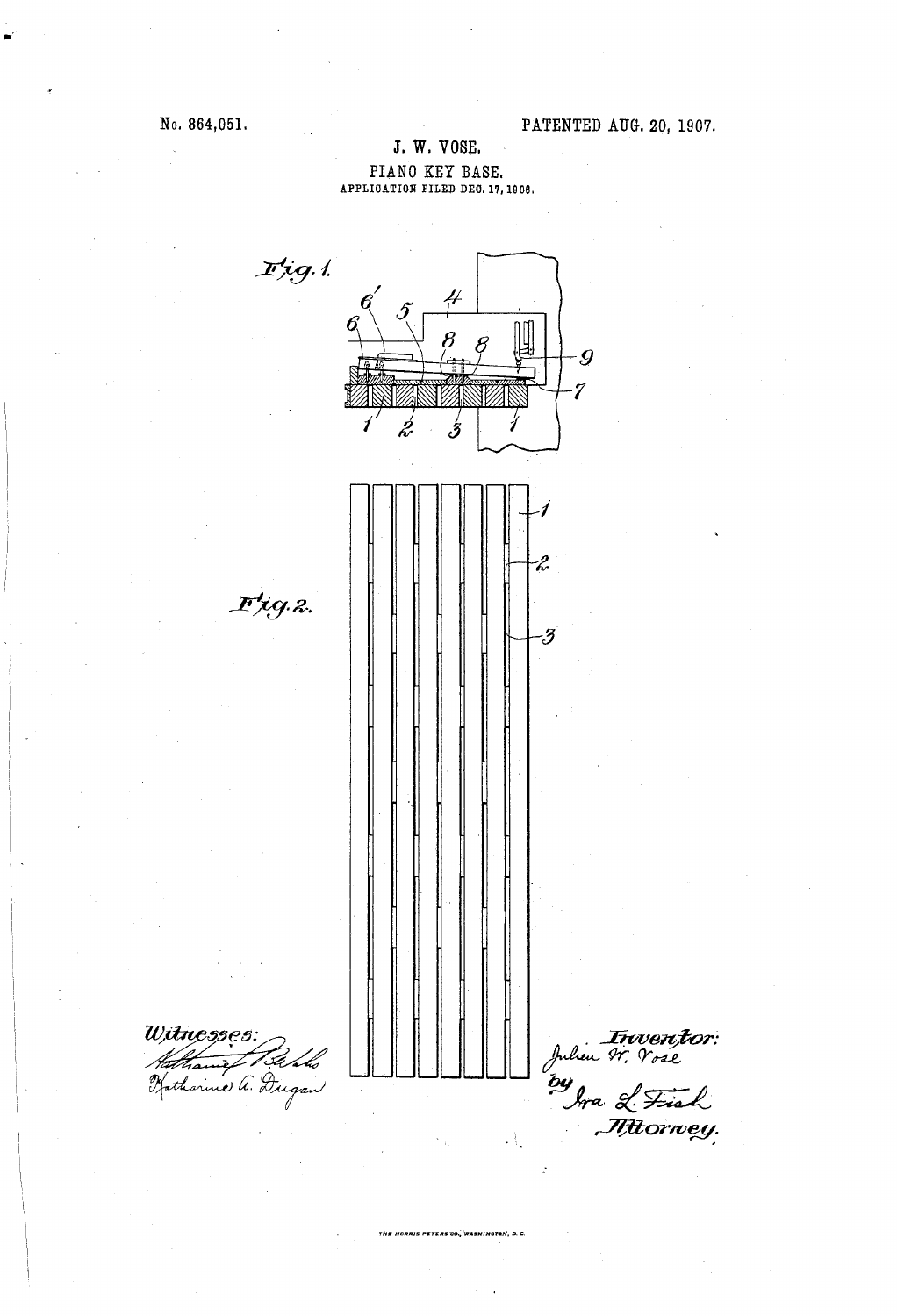# UNITED STATES PATENT OFFICE.

JULIEN W. VOSE, OF EDGARTOWN, MASSACHUSETTS, ASSIGNOR TO VOSE & SONS PIANO COMPANY, OF BOSTON, MASSACEIUSETTS, A CORPORATION OF MAINE.

#### PIANO-KEY BASE.

No. 864,051. Specification of Letters Patent. Patented Aug. 20, 1907.

Application filed December 17, 1906, Serial No. 348,336,

To all whom it may concern:

Be it known that I, JULIEN W. VOSE, a citizen of the United States, and a resident of Edgartown, county of Dukes, Massachusetts, have invented certain new

and useful Improvements in Piano-Key Bases, of which the following is a specification. 5

The invention relates to pianos and more especially to an improvement in the construction of that part of the piano known as the key base.

- 10 In pianos as usually constructed the keys are mount-<br>ed and supported in position upon a comparatively In pianos as usually constructed the keys are mount light frame which is in turn secured upon the upper<br>face of the key base. After the proper adjustments have<br>been made between the keys and the actions operated
- 15 been made between the keys and the actions operated thereby, it is important that the positions of the keys with relation to the actions be exactly maintained. Since any change in or distortion of the upper surface of the key base will result in a change in the relation
- 20 extremely important to the maintenance of the proper 25 playing qualities in the piano that the danger of distortion or warping of the key base under changes in atmospheric conditions be reduced to a minimum or eliminated.
- It is accordingly the object of the present invention to provide a construction of key base in which the ex pansion and contraction in the various parts of the base which may take place under varying conditions of temperature and moisture and of unequal exposure
- 30 of the different parts of the base will not distort or dis place the upper surface of the base in such manner as to impair the adjustments of the keys with relation to the actions. To this end my key base is provided with parallel rows of vertical slots or spaces, the slots in each
- 35 row being separated by solid portions which are stay row being separated by Solid portions which are stag gered transversely of the rows.

In practicing my invention I prefer to construct this key base of longitudinal strips or sections of wood united at intervals by spacing blocks interposed be

- 40 tween the strips, the whole structure being firmly glued together. The spacing blocks between the different sections are out of line or staggered transversely of the base so that at any point throughout the length of the base the base will be divided transversely into a series
- 45 of sections separated by intervening spaces. I also prefer to so arrange the spacing blocks that there are open spaces at each end of the base which extend in for some distance from the end of the base between the adjacent sections.
- 50 A key base thus constructed is sufficiently elastic transversely to allow of expansion or contraction even when such expansion or contraction is unequal at different points without warping or distorting the base vertically. The expansion or contraction may distort

the sections transversely but at any point throughout 55 the length of the base the comparatively narrow sections or sections and spacing blocks are separated by intervening spaces so that the lateral distortion may take place without any material change in the plane of the upper surface of the base. The parts on the 60 key-frame which support the keys and determine their positions and movements will therefore remain in fixed positions and the adjustments with relation to the actions will remain fixed and be practically unaffected by tions will remain fixed and be practically unaffected by variations in the atmospheric conditions which would 65 impair the adjustments with key bases of the usual con struction.

For the purpose of illustration I have shown in the accompanying drawings one form of key base embody ing my invention. 70

In these drawings Figure l is a transverse sectional view through the key base showing the key frame and keys secured thereon and so much of the piano frame and one of the actions as is necessary to an understand ing of the invenion. Fig. 2 is a plan view of the key 75 base before it is inserted in the piano frame and before the usual molding is glued to the front side and ends of the base.

As shown in the drawings a key base consists of a blocks 2, the blocks and strips being firmly glued together to form a substantially integral whole. The strips 1 extend longitudinally of the key base and the spacing blocks 2 are arranged at suitable intervals be tively long slots or spaces 3 are provided between adjacent sections which extend vertically through the base. The spacing blocks 2 are staggered or out of line transversely of the key base so that the key base is divided transversely at any point into a series of com- 90 paratively narrow sections separated by intervening open Spaces. series of sections or strips 1 and interposed spacing 80 tween adjacent sections so that the series of compara-85

I prefer to arrange all of the spacing blocks at some distance from the ends of the sections 1 as indicated, so that each section is free to expand and contract inde 95 pendently at the ends of the base. This allows each 4 of the piano frame without danger of any distortion of the key base by atmospheric changes.

The key base thus constructed is secured to the cheek 100 pieces 4 of the piano frame and the key frame 5 is se cured to the upper face of the base in the usual manner. The keys 6.6' are mounted upon the key frame and are supported by the felt strips  $\hat{7}$  and the felt washers 8 in the usual manner and are arranged to operate the actions 105 9 as is usual in piano construction.

As already explained any expansion or contraction of the key base which may be caused by variations in at